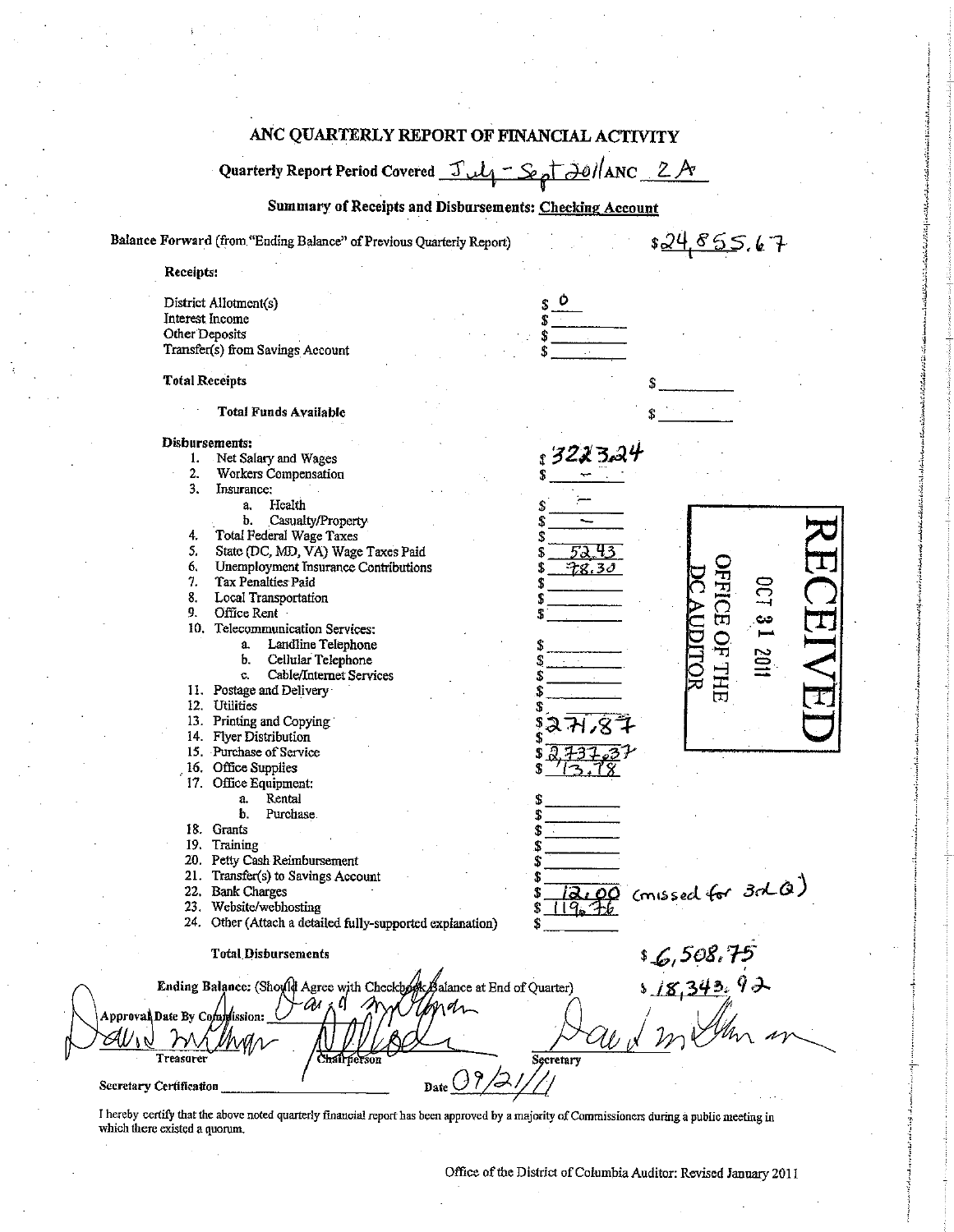# Government of the District of Columbia Foggy Bottom and West End Advisory Neighborhood Commission 2A



#### *clo* West End Library 1101 24th Street NW Washington, DC 20037 ANC2A 4TH QUARTERLY REPORT JULY - SEPTEMBER 2011 LIST OF CHECKS

| <u>NUMBER</u> | DATE      | CATEGORY     | TO:                                   | RE:                      | <b>AMOUNT \$</b> |
|---------------|-----------|--------------|---------------------------------------|--------------------------|------------------|
| 1286          | 9/21/2011 | 13           | Susana Baranano                       | September Expenses       | 175.65           |
| 1285          | 9/21/2011 | 1            | Susana Baranano                       | September Salary         | 805.81           |
| 1284          | 8/31/2011 | 1            | Susana Baranano                       | <b>August Salary</b>     | 805.81           |
| 1283          | 7/31/2011 | $\mathbf{1}$ | Susana Baranano                       | <b>July Salary</b>       | 805.81           |
| 1282          | 7/31/2011 | 5            | DC OTR<br>Office of Tax & Revenue     | <b>State Tax Payment</b> | 52.43            |
| 1281          | 7/31/2011 | 6            | DO DOES<br><b>Employment Services</b> | $3rd$ Q Emplyr Cntrb     | 78.30            |
| 1280          | 7/20/2011 | 16           | Susana Baranano                       | <b>Supplies</b>          | 110.00           |
| 1279          | 7/20/2011 | 23           | Rebecca Coder                         | Go Daddy Web host        | 119.76           |
| 1278          | 7/20/2011 | $\mathbf{1}$ | Susana Baranano                       | June Salary              | 805.81           |
| 1277          | 7/20/201  | 15           | Hunton & Williams                     | Shadow/Rm/Sanc21         | 2,737.37         |